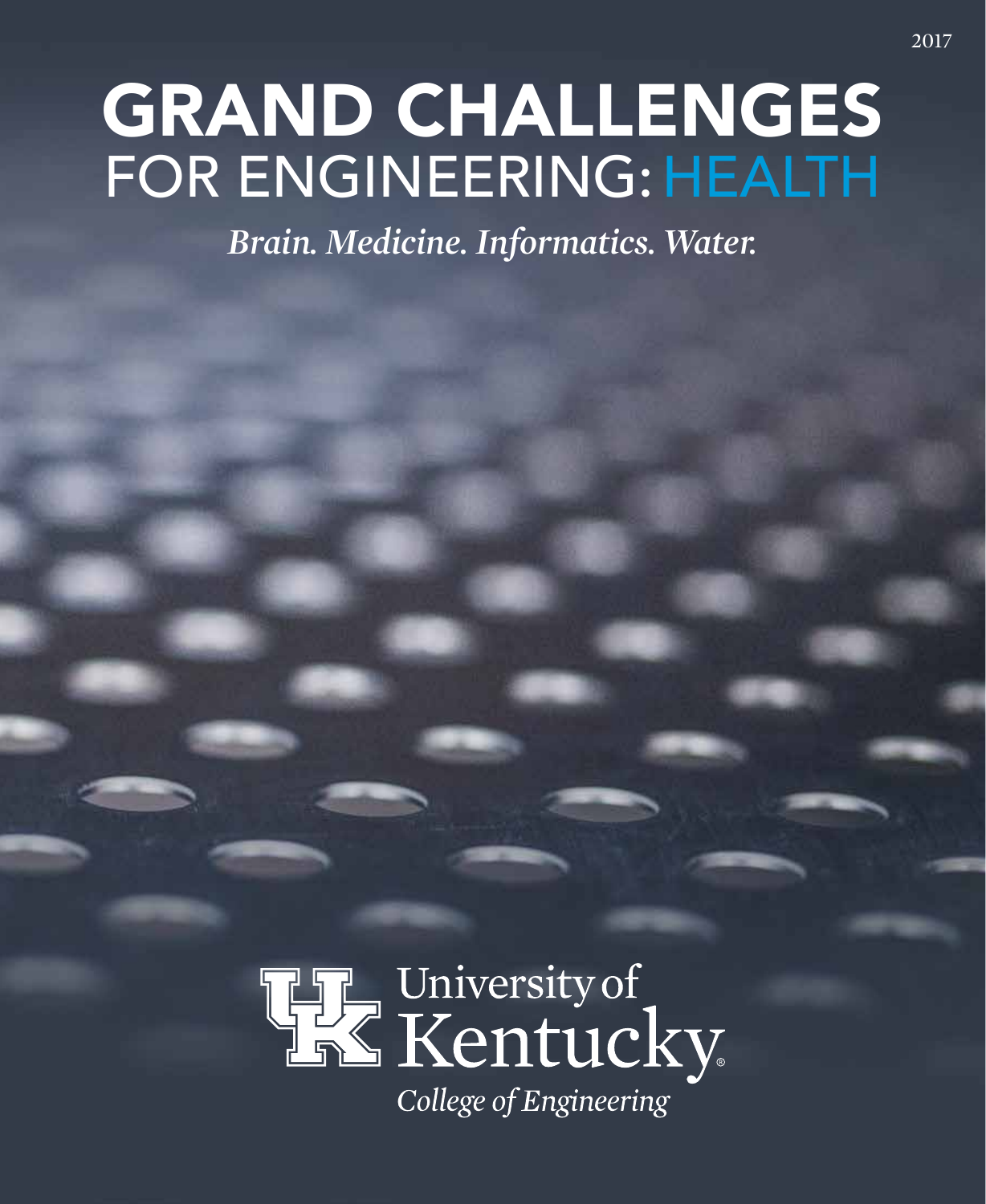On behalf of the faculty of the University of Kentucky College of Engineering, welcome to our annual publication where we shine the spotlight on research initiatives in the college.

In our First-Year Engineering program, we emphasize the National Academy of Engineering's Grand Challenges for Engineering. We want our new engineering students to understand the complex problems facing our world, identify opportunities where engineers can make a crucial difference and inspire each other to persevere until the challenges are solved.

Because of our proximity to the Colleges of Medicine, Pharmacy and Dentistry, as well as the UK Albert B. Chandler Hospital—the top-ranked hospital in Kentucky—we are uniquely positioned to address Grand Challenges related to improving human health. In this publication, we highlight how UK faculty research benefits heart attack victims, children with autism, individuals with muscle wounds, smokers wanting to quit and more. Whether it is using data mining to lower the epilepsy mortality rate or developing 3-D printable hand orthotics to assist in the rehabilitation of stroke patients, our researchers are fully committed to leveraging their intelligence, creativity and years of training and experience to create novel solutions to these Grand Challenges.

EDITORIAL BOARD: AARON CAMENISCH • KELLY HAHN • DERRICK MEADS CONTENT: KELLY HAHN GRAPHIC DESIGN: AARON CAMENISCH PHOTOGRAPHY: AARON CAMENISCH GRAND CHALLENGES FOR ENGINEERING: HEALTH 3

We are committed to building a world that works, and we hope that in the pages that follow you see what motivates us, and the students we teach, every day.

Law&Hollo

Larry Holloway Interim Dean



### *Message from Interim Dean Larry Holloway*

# MEETING THE GRAND CHALLENGES

#### *Grand.*

Grand is a striking word. It suggests an awesome, sweeping scope. When connected to "Challenges for Engineering," it points to monumental difficulties far beyond any individual researcher. It calls for creative collaborative efforts across diverse disciplines. It demands that engineering faculty apply their talents and resources to research that matters. And it compels. After all, who doesn't want to be part of something grand?

In the pages that follow, you will see the impressive collective work UK researchers are doing to reverseengineer the brain, engineer better medicine, advance health informatics and create better access to clean water.

### 04 REVERSE-ENGINEER THE BRAIN

### 06 ENGINEER BETTER MEDICINE

### 08 ADVANCE HEALTH INFORMATICS

10 ACCESS TO CLEAN WATER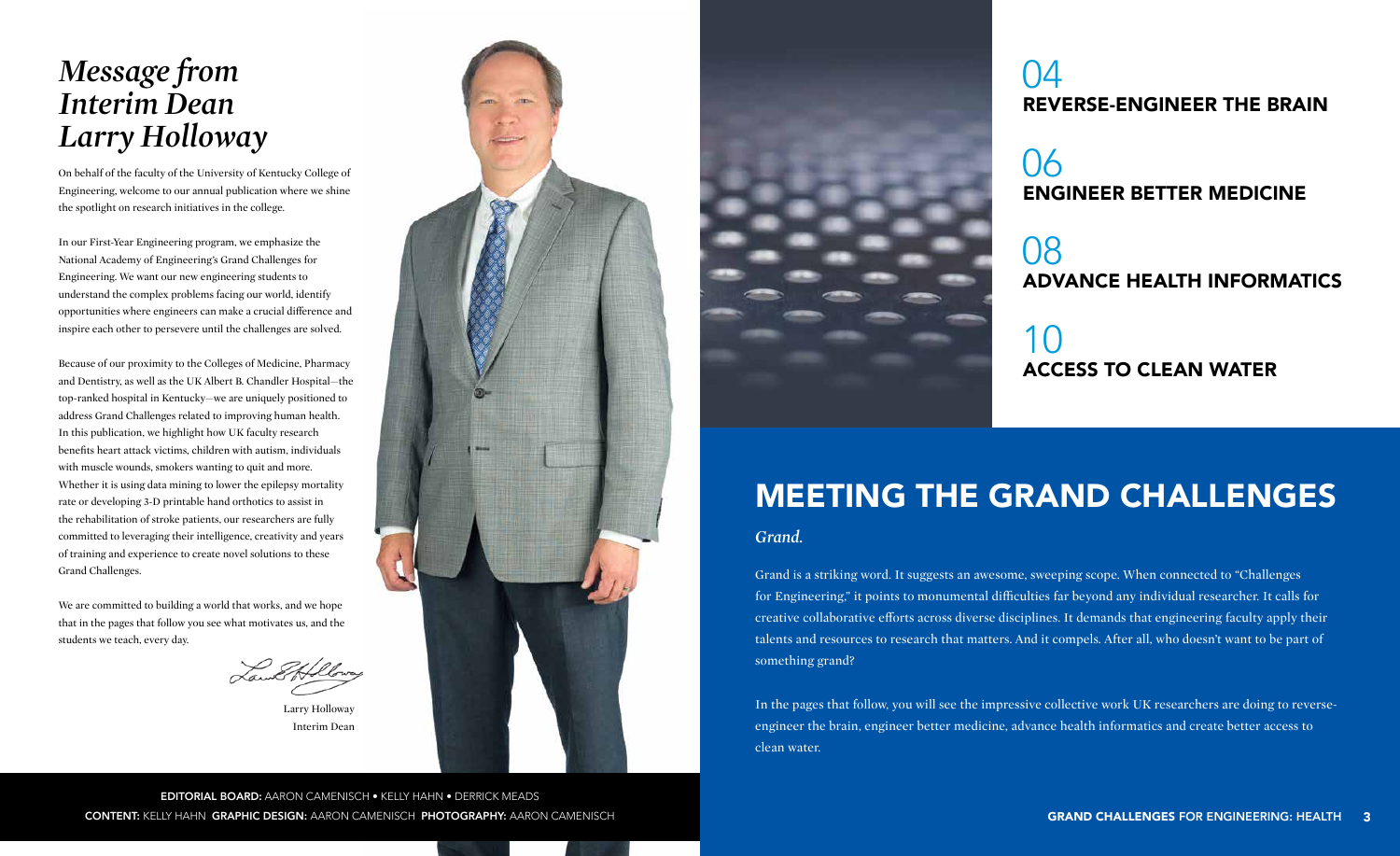## REVERSE-ENGINEER THE BRAIN

#### TARGET AREAS:

- *Biotech solutions to brain disorders, such as drugs or neural implants*
- *AI systems to replicate human abilities, e.g., vision, speech recognition*
- *AI to guide devices for medical diagnoses and treatments*
- *Repair of broken brains due to injury or disease by signal rerouting, e.g., cochlear implants, electrode stimulation for Parkinson's disease*
- *Control of artificial limbs, mind reading of people unable to speak*

#### Sen-ching Cheung, Department of Electrical and Computer Engineering: Engineering autism therapies

Working with researchers in the Colleges of Education, Arts & Sciences and Medicine, Cheung is using NSF-funded, multi-year research to enhance the delivery of behavior therapy to individuals with autism and related disorders. The training mechanisms Cheung and his group have produced employ interactive gaming, wearable technology and even new approaches to surveillance. Using Google Glass, Microsoft Kinect and other well-known devices, Cheung is making substantial contributions to social skills training for autistic individuals.

#### Michael Johnson, Department of Electrical and Computer Engineering: Advancing computeraided pronunciation training

To support effective learning and provide specific, useful pronunciation feedback to users, Computer Aided Language Learning (CALL) systems for pronunciation correction must be able to capture pronunciation errors and accurately identify and describe errors in articulation. Johnson's NSF-funded project addresses key limitations through the collection of a matched acoustic and five degree of freedom electromagnetic articulograph (EMA) data corpus for both native American English (L1) speakers and native Mandarin Chinese (L2) speakers who speak English as a second language.

#### Scott Stephens, Department of Mechanical Engineering: Helping stroke victims through 3-D printing

In a collaborative effort with doctors in the UK College of Medicine, Stephens is developing 3-D printable hand orthotics to assist in the rehabilitation of stroke patients. By scanning each patient's hand to create a virtual model, Stephens aims to design a 3-D printed mobility assist glove that is personalized to each patient's unique anatomy and tailored to his or her therapeutic goals.

#### Sridhar Sunderam, F. Joseph Halcomb III, M.D. Department of Biomedical Engineering: Imaging brain rhythms

Sunderam's research concerns the use of brain-machine interfaces to model, track and modulate brain rhythms and function specifically related to sleep and movement. These efforts are directed toward the treatment of disorders of sleep and epilepsy as well as neural injuries that impair motor function. His collaborative work is supported by federal grants from the NIH and NSF. He is a PI on a \$6 million NSF consortium grant to develop innovative brain imaging and modulation technologies that will provide insight into how the nervous system functions in health and disease.



5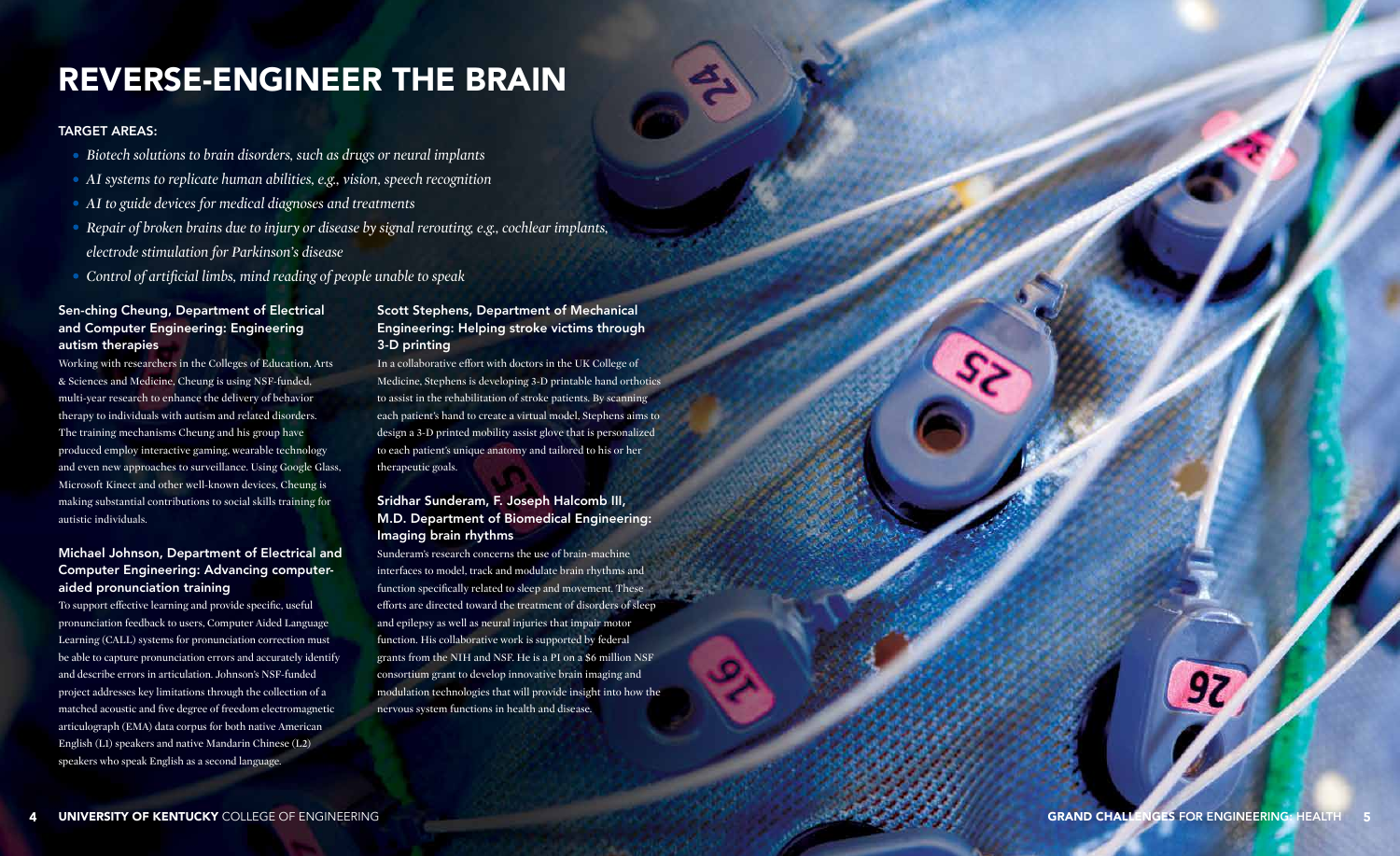# ENGINEER BETTER MEDICINE

#### TARGET AREAS:

- *New systems to use genetic information to sense small changes in the body, assess new drugs and deliver vaccines*
- *Personalized medicine for preventing, diagnosing, treating and monitoring disease*
- *Synthetic biology novel biomaterials to replace or aid in repair of damaged tissue*
- *Engineering new strategies to overcome multiple drug resistances*

#### Brad Berron, Department of Chemical and Materials Engineering: Isolating cells for heart regeneration

Following a heart attack, damaged tissue has poor access to blood flow and a reduced ability to pump blood. While therapies based on rare stem cells effectively aid in the formation of new blood vessels, it takes days to isolate these rare cells from bone marrow. Berron's lab has developed protective coatings that make these rare cells easier to isolate. His goal is to withdraw bone marrow from a patient, isolate the therapeutic cells and administer the cell therapy in the same surgery, lowering the risk of infection and the cost of the therapy. Berron's research is funded by NIH and NSF.

#### Zach Hilt and Tom Dziubla, Department of Chemical and Materials Engineering: Binding and capturing PCBs

Despite a production ban in 1979 and decades of remediation efforts, polychlorinated biphenyls (PCBs) remain a persistent environmental contaminant. Their continued presence in the environment has resulted in multiple potential human exposure routes, such as soil, riverbeds, groundwater and milk. There remains a need for a stable system that selectively binds and captures PCBs for sensing and remediation technologies. Hilt and Dziubla have developed a novel strategy to synthesize polymeric networks that incorporate phenolic moieties, with the capability of binding PCBs from environmental sources.

#### Martha E. Grady, Department of Mechanical Engineering: Saving dental implants from disease

Peri-implantitis, initiated by bacterial infections around implants, poses a threat to an indispensable therapy in dentistry used to replace missing teeth. Approximately 3 million individuals have dental implants, and that number is growing by 500,000 a year. Grady is exploring new ways to overcome current limitations in bacterial adhesion measurement techniques at the implant interface. Successful development of such techniques will lead to the discovery of parameters that govern pathogenic biofilm-implant adhesion. Control of these parameters by engineering new implants could reduce the likelihood of the onset of peri-implantitis.

#### Tom Hedman, F. Joseph Halcomb III, M.D. Department of Biomedical Engineering: A faster, cheaper, better solution to lower back pain

Millions of Americans suffering from low back pain could soon have a quick, cost-effective and permanent solution for the debilitating ailment. Hedman's solution, an injectable liquid called Réjuve, has received promising early results from a recent clinical study. Réjuve is an injectable orthopaedic device that mechanically strengthens the spinal disc and stabilizes the spinal joint. The procedure takes 15-20 minutes to administer and costs considerably less than current and emerging treatments. Hedman is Intralink-Spine's chief scientific officer.

#### Daniel Pack, Department of Chemical and Materials Engineering: Improving human gene therapy

Human gene therapy holds tremendous promise for treatment of a wide range of diseases, but clinical implementation has been hindered by the lack of safe and efficient methods for delivery of genetic material. Pack is developing microfluidic systems for construction of multilayered, multifunctional nonviral vectors. The devices will bring solutions of plasmid DNA and polymer(s) into contact under laminar flow, providing enhanced reproducibility and control of polymer/DNA stoichiometry and interaction times and allowing introduction of multiple materials in a sequential fashion and defined spatial arrangement.



#### Dave Puleo, F. Joseph Halcomb III, M.D. Department of Biomedical Engineering: Controlling scarring in muscle wounds

Muscle injuries are among the most common musculoskeletal conditions in the United States. While satellite cells provide muscle with the potential for regeneration, large wounds often suffer an excessive proliferation of fibroblasts that frequently results in fibrosis and scarring. In light of the multiple demands needed for preventing fibrotic scarring, Puleo's multidisciplinary team is delivering multiple biomolecules in a site-specific and temporally orchestrated manner to treat different aspects of the inflammatory and wound healing processes.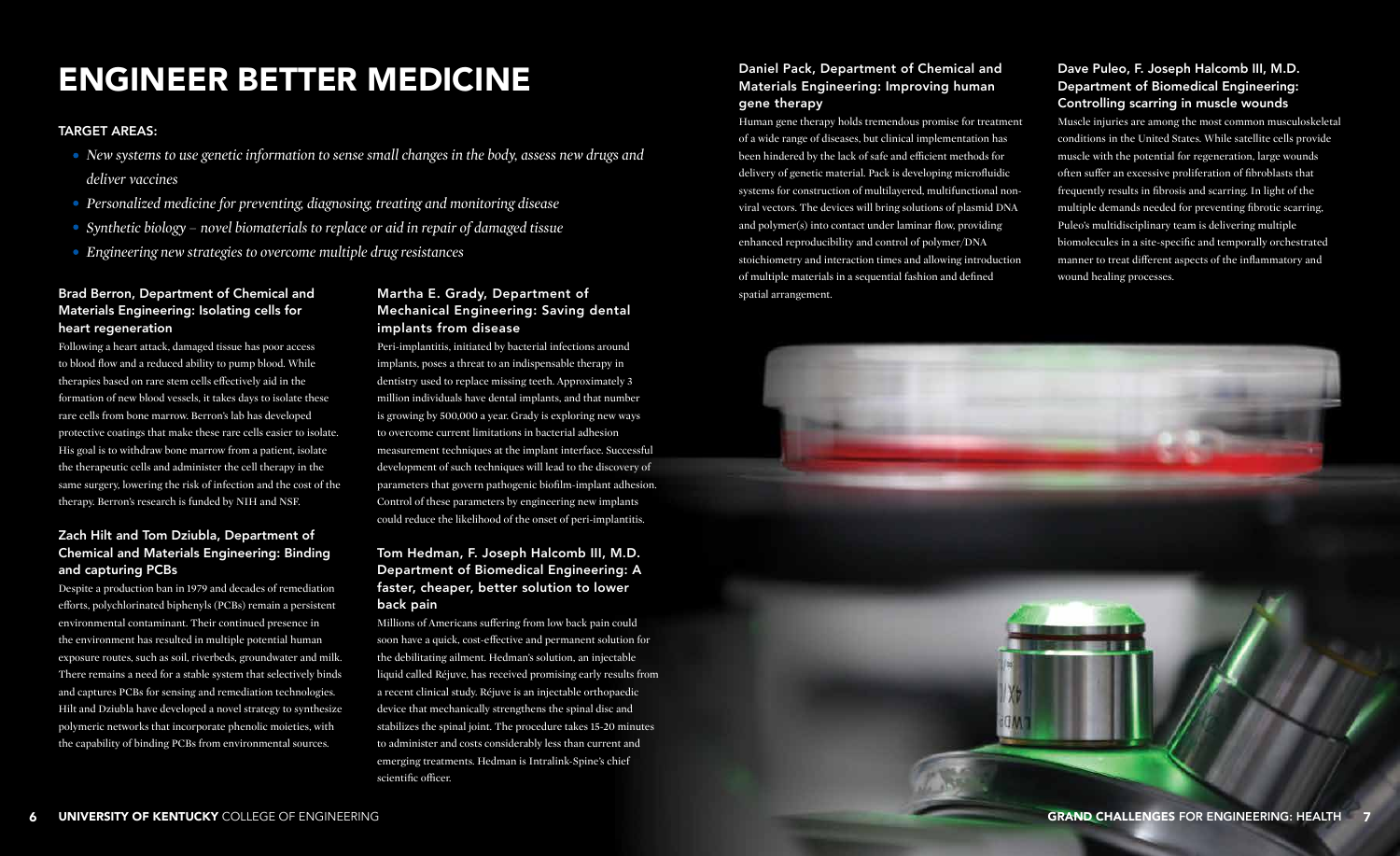# ADVANCE HEALTH INFORMATICS

#### TARGET AREAS:

- *Data sharing between governments and global health organizations about disease outbreaks*
- *Systems engineering to redesign care practices and integrate health informatics networks*
- *Security of systems and confidentiality of patient records*
- *Wearable devices to gather medical data or monitor medical conditions*

#### Greg Erhardt, Department of Civil Engineering: Utilizing GPS to strengthen smoking cessation research

Erhardt's research focuses on capturing and understanding individuals' daily travel through their local environment. While these methods are commonly applied to evaluate transportation infrastructure investments, they can be extended to health-related applications. His collaborative research will use global positioning system (GPS) tracking devices to monitor people's travel patterns and compare them to retail tobacco locations in southeastern Kentucky. With this information, researchers will gain a better understanding of the influence of access to tobacco on an individual's ability to quit smoking.

#### Licong Cui, Department of Computer Science: Lowering the epilepsy mortality rate

Cui's NIH-funded research looks to expand and broaden research resources across centers to accelerate the understanding of biological mechanisms responsible for Sudden Unexpected Death from Epilepsy (SUDEP) and to develop intervention and prevention measures to reduce SUDEP mortality. Current efforts include expanding an integrated clinical and translation data resource for epilepsy, providing coordinated services and support for Center for SUDEP Research members, empowering investigators with web-based cohort search interface for data mining and hypothesis generation, among other initiatives.

#### Licong Cui, Department of Computer Science: Debugging large biological ontologies

omize

& Sign Comment

To fully capitalize on the transformative opportunities of the increasingly large amounts of digital data produced by the biological research community, a need persists to systematically adopt data and metadata standards, such as the Gene Ontology (GO). Quality issues, if not addressed, can cause misleading results or missed biological discoveries. Cui's research proposes a Subsumption-based Sub-term Inference Framework (SSIF), which can automatically detect semantic inconsistencies and generate change suggestions for future versions.

#### Himanshu Thapliyal, Department of Electrical and Computer Engineering: Biofeedbackbased stress reduction in older adults

Stress has been linked to a plethora of emotional and physical conditions and immune system disturbances that increase susceptibility to infections and may make older adults vulnerable to cognitive difficulties. Tools that assist individuals in monitoring and managing their emotional dysregulation could be of tremendous benefit to their health, well-being and quality of life. Thapliyal is investigating the utility of portable mobile computing-based biofeedback for stress reduction. Although biofeedback has been used to treat chronic pain and improve agility, it has not yet been explored for measuring stress in older adults.

9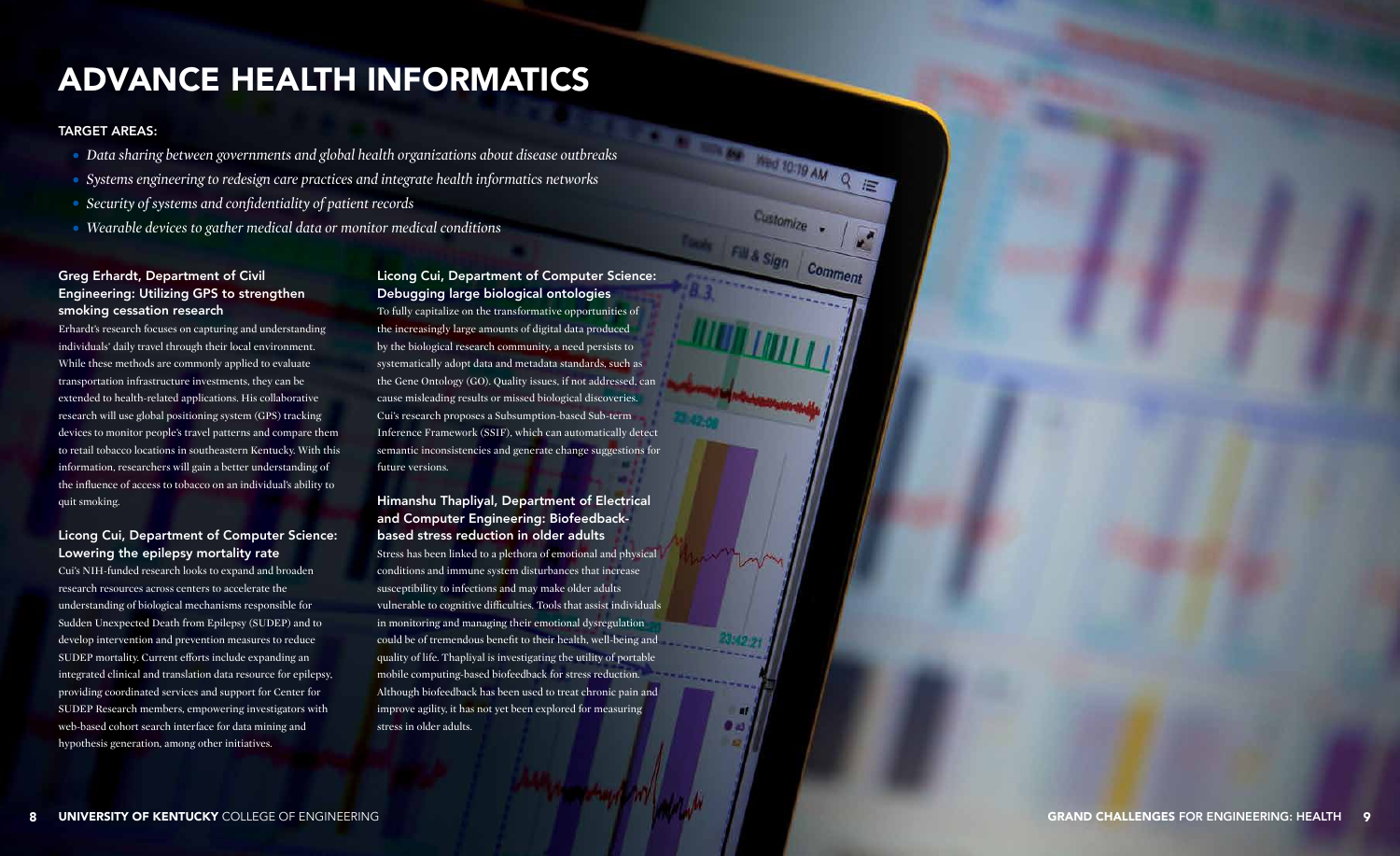### ACCESS TO CLEAN WATER

TARGET AREA: *Disease prevention*

#### Gail Brion, Department of Civil Engineering: Tracking untreated human sewage

The incidence of cyanobacteria in harmful algal blooms and concentrations of cyanotoxins in surface waters used for potable water sources is increasing. Unfortunately, existing traditional water treatment technologies are not able to remove cyanotoxins to safe levels. Funded by the Ohio Department of Higher Education, Escobar is investigating the benefits of membrane filtration to contain algal toxins at basic pH values.

Almost 50 percent of our nation's waters do not meet pathogen standards set by the Clean Water Act because untreated human sewage is entering our surface waters through leaky pipes, overflows and unintended cross connections. Brion is evaluating the potential of a new indicator based on personal care products (PCPs), acetaminophen and sucralose in sewage to develop a new fecal source and age indicator by analyzing the ratios of one persistent and one biodegradable compound.

#### Isabel Escobar, Department of Chemical and Materials Engineering: Removing algal toxins from water

#### Lindell Ormsbee, Department of Civil Engineering: Clean water for spirit distillation

Ormsbee has been working with Beam Suntory to develop watershed sustainability plans associated with its Jim Beam and Makers Mark distilleries in central Kentucky. Water is an integral part of spirit distillation, and to sustain and grow this industry, it is important that existing water sources be preserved and protected. Under Ormsbee's direction, students have sampled local streams to assess the ambient water quality conditions and identified local stakeholders and other industries that exist within those watersheds.

#### Lindell Ormsbee, Department of Civil Engineering: Workshops for utilities in rural areas

Many systems in eastern Kentucky are plagued by a lack of funds for needed system improvements, partially as a result of a loss of revenue associated with decreased coal mining. Delayed maintenance and other infrastructure problems have resulted in some systems experiencing system leakage rates as high as 50 percent. Ormsbee is helping small water and wastewater utilities in the Appalachian regions of Kentucky and West Virginia through a series of workshops that focus on the technical, financial and managerial aspects of utility management, as well as more personalized technical assistance for individual utilities.

#### Kelly Pennell, Department of Civil Engineering: The impact of aging infrastructure upon clean water

Through funding provided by NIEHS University of Kentucky Superfund Research Program, NSF CAREER and the National Institutes for Water Resources, Pennell has investigated and continues to investigate a range of challenges related to clean water, including disinfection byproducts, the efficacy of water disinfection processes, and water and sewer pipe networks. Most recently, her research has been drawing important connections between clean water and the issue of aging infrastructure.